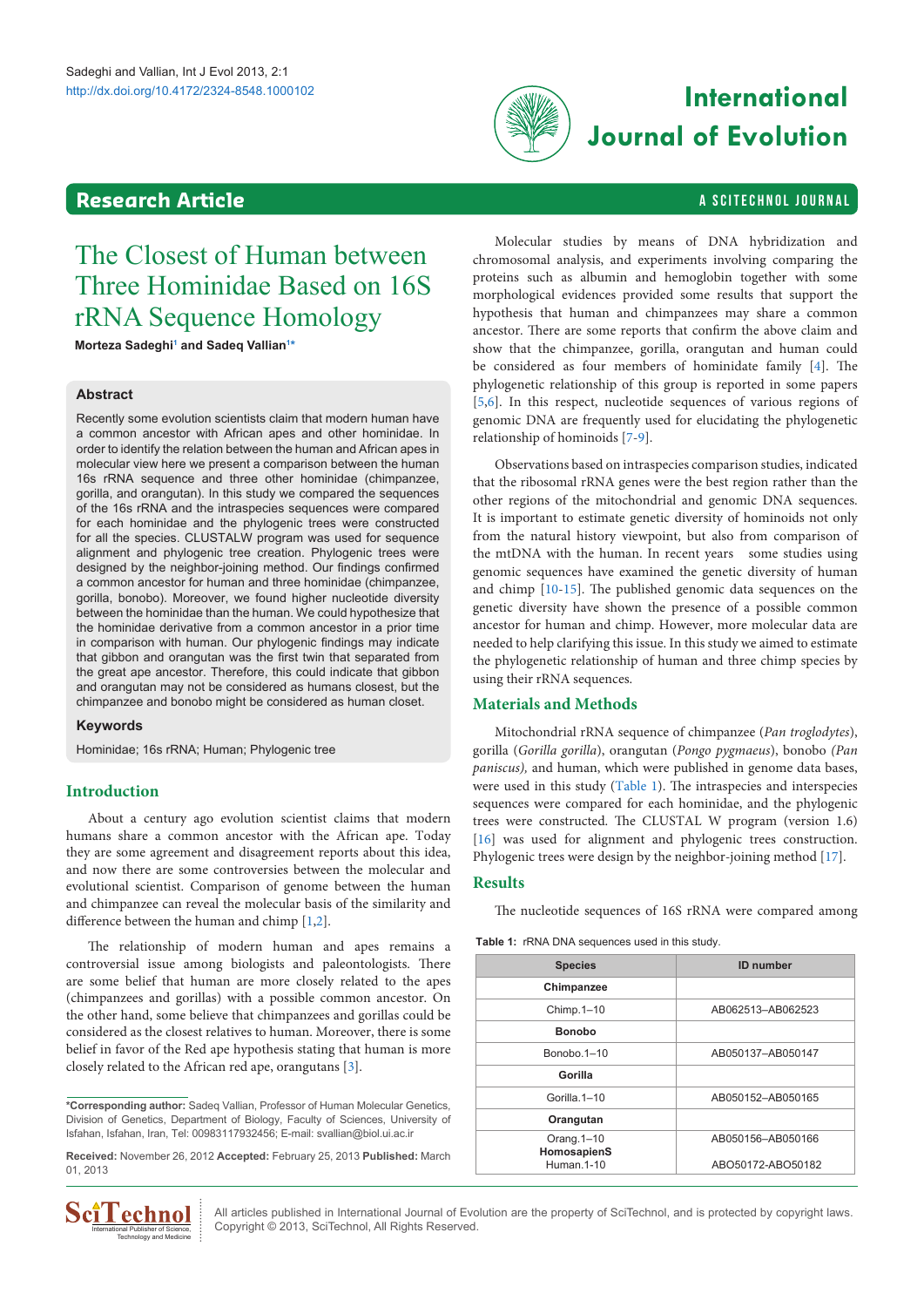hominoids. The comparison analysis was made using sequences for chimpanzees, bonobo, gorillas and orangutans. The sequence data of each species were multiply aligned, and the variant nucleotide sites were identifies. The data were presented in [Table 2](#page-1-0) (chimpanzee), [Table 3](#page-1-1) (bonobo), [Table 4](#page-1-2) (gorilla) and [Table 5](#page-1-3) (orangutan).

The sequence comparison results showed the least intraspecies variant in orangutan group. Therefore, we attempted to prepare a phylogenetic tree from the other three species (chimpanzee, gorilla, bonobo) and the human [\(Figure 1\)](#page-1-4). The human 16S rRNAs sequences which were used in the present investigation were those with more sequence divergence in the human 16SrRNA data base [\[18](#page-2-13)]. The phylogenic trees were designed using the neighbor joining method [[17](#page-2-12)]. The data indicated that the observed phylogenetic relation for 16s rRNA of the studied species were in line with the previous reports on the complete mitochondrial sequences [[6\]](#page-2-6). Our phylogenic findings could suggest that gibbon and orangutan might be the first twin that separated from the great ape ancestor. Therefore, gibbon and orangutan may not be considered as human closest, but the chimpanzee and bonobo might be considered as closest of human.

**Table 2:** The interspecies nucleotide variants of 16s rRNA from 7 chimpanzee.

<span id="page-1-0"></span>

|            | Consensus CTTCT <b>CATT</b> ATTGGCACTCAAATGA |
|------------|----------------------------------------------|
| D38113     |                                              |
| $Chimp-1$  | . C. A . T                                   |
| $Chimp-2$  | $TCCT.T.$ $GC.$ . $AT.$ $TGG.$ . $A.$        |
| $Chimp-3$  | . GC A C C                                   |
| $Chimp-4$  | TCCTCTGCAT.TGGA.                             |
| $Chimp-8$  |                                              |
| $Chimp-9$  | $TCCT.T.$ GC $AT.$ GG $A$ .                  |
| $Chimp-10$ |                                              |

**Table 3:** The intraspecies nucleotide variant of 16s rRNA from 10 bonobo.

<span id="page-1-1"></span>

| Consensus                                                                                                                     | GTTATGGGCCCTTCCAATCCATCGTTCAG |
|-------------------------------------------------------------------------------------------------------------------------------|-------------------------------|
| Bonobo-1<br>$B$ onobo- $2$<br>$Bonoho-3$<br>Bonobo-4<br>Bonobo-5<br>Bonobo-6<br>Bonobo-7<br>Bonobo-8<br>Bonobo-9<br>Bonobo-10 | TCCTCGT<br>ACG.T              |
|                                                                                                                               |                               |

**Table 4:** Intraspecies nucleotide variants of 16s rRNA from 10 gorilla.

<span id="page-1-2"></span>

| Consensus   | ACCTATGCCCACTTACAGTT                     |
|-------------|------------------------------------------|
| Gorilla-1   |                                          |
| $Gorilla-2$ | $\ldots$ GTTTC.G                         |
| $Gorilla-3$ |                                          |
| Gorrila-4   | . T. . T.C . G. . A                      |
| Gorrila-5   | .                                        |
| Gorrila-6   | . C . A G                                |
| $Gorilla-7$ | . C . A G                                |
| Gorrila-8   |                                          |
| Gorrila-9   | . TT                                     |
| $Gorr1a-10$ | $1.1.1.1.1.0.000$ . TT. TC. G. $1.1.1.1$ |
|             |                                          |

#### <span id="page-1-3"></span>*doi:http://dx.doi.org/10.4172/2324-8548.1000102*

**Table 5:** The intraspecies nucleotide variants of 16s rRNA from 6 orangutan.

|           | Consensus GGACTCTAACTAACTTAGAATATTATACTTAGTAATCCAAACAG                                                                               |
|-----------|--------------------------------------------------------------------------------------------------------------------------------------|
| $Ora-001$ | CAGG.ACCTACTTATA.GCCTGA.TCACA                                                                                                        |
| $Ora-002$ |                                                                                                                                      |
| $Ora-003$ | $\ldots$ TCCTAACTGTATACCGA.T                                                                                                         |
| $Ora-004$ | $\ldots \ldots \ldots \ldots \text{CART} \ldots \text{TATA} \ldots \text{CC} \ldots \text{G} \ldots \text{G} \ldots \ldots \text{G}$ |
| $Ora-006$ | $\ldots \ldots \ldots \ldots \ldots$ . A. TATAC. CC. C. G. $\ldots \ldots \ldots \ldots$                                             |
| $Ora-007$ | $\ldots \ldots \ldots \ldots \ldots$ . A. TATAC. CC. C. G. CCCGGTCT. $\ldots$                                                        |

<span id="page-1-4"></span>

### **Discussion**

There is a long believe that modern human had a common ancestor with African apes. Moreover, there has been a controversial debate among the biologists and evolution scientists on the issue that the modern human was more related to with the African apes (gorilla and chimpanzee) compare to the others (bonobo, gibbon). However, recently the techniques were developed to provide strong evidence to support or refuse this hypothesis [[13,](#page-2-14)[19](#page-2-15)]. One of the well documented molecular studies regarding this hypothesis could be the studies on mitochondrial DNA and especially the 16s rRNA sequences [\[20,](#page-2-16)[21\]](#page-2-17). Therefore, in this study the aim was to examine the relationship between the 16s rRNA of the human and African apes. According to our findings, there was a significant relation between the human and four African apes (chimpanzee, bonobo, gibbon and orangutan). According to our 16s rRNA data, chimpanzee and bonobo seem to be the more closet of modern human.

Ze cheng and coworkers in a study on nuclear genome reported the presence of segmental duplication between human and chimpanzee. They determined that 33% of human duplications (> 94% sequence identity) were not duplicated in chimpanzee, including some human disease-causing duplication. Moreover, they reported that genomic duplication rate is about 4–5 mega bases per million years since divergence. Therefore, these changes have resulted in gene expression differences between the species. It was concluded that human and ape were from a common ancestor, and the difference between these two groups was the result of de novo gene duplication [\[22](#page-2-18)].